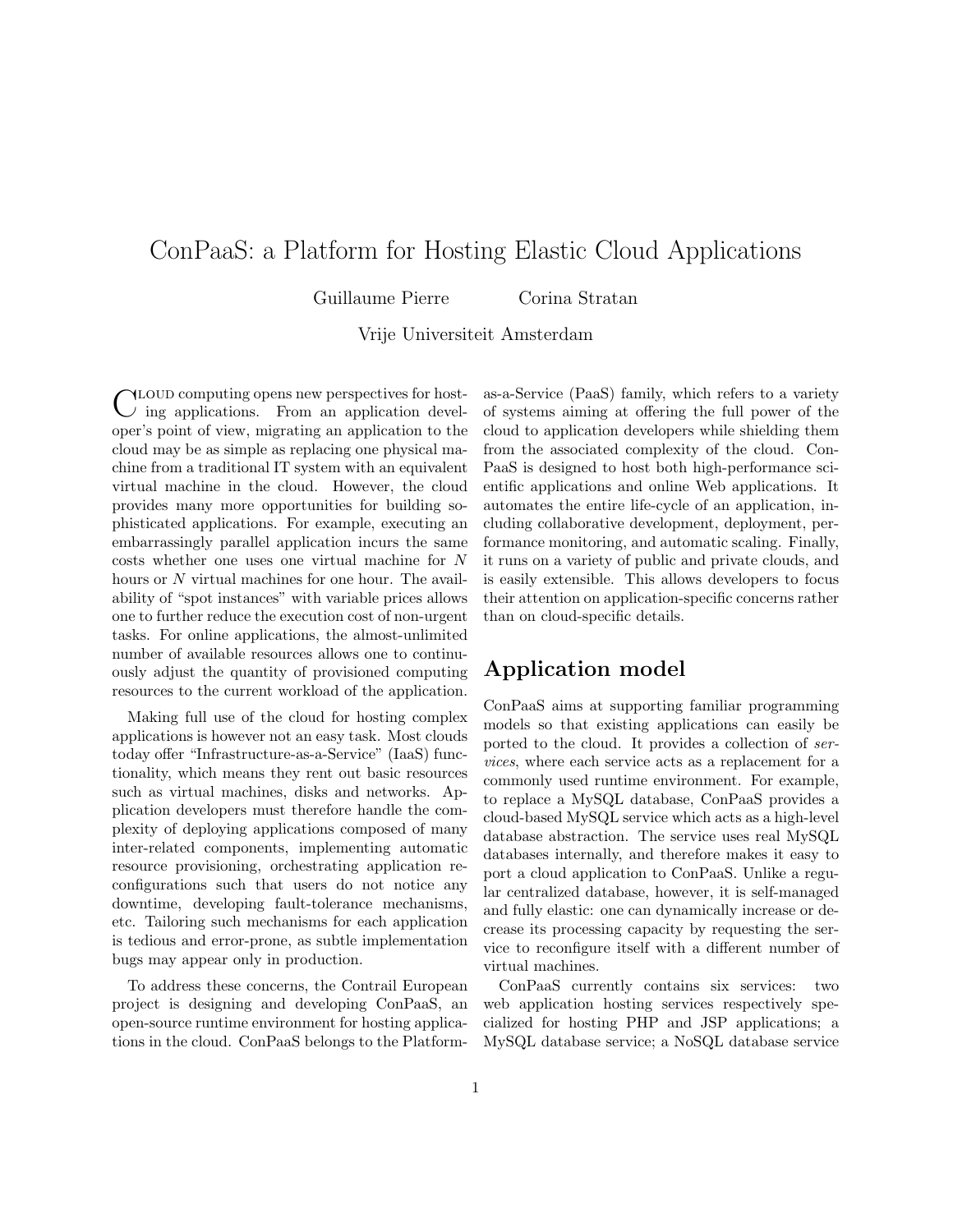

Figure 1: ConPaaS system architecture

built around the Scalarix key-value store; a MapReduce service; and a TaskFarming service for highperformance batch processing. In addition, it contains XtreemFS, a shared file system for the cloud.

ConPaaS applications can be composed of any number of services. For example, a bio-informatics application may store genomic data in XtreemFS, make use of a PHP and a MySQL service to host a Web-based frontend, and link this frontend to a MapReduce backend service for conducting highperformance genomic computations on demand.

### System organization

Figure 1 shows ConPaaS hosting an application composed of two services (PHP and MySQL). This application does not need to be designed specifically for the cloud. It could be a pre-existing one, such as for example WordPress.

ConPaaS distinguishes the application traffic from the management traffic. The application traffic is generated by end users accessing the application. End user requests are handled by load balancers, web servers and database servers following a classical multi-tiered hosting architecture. The servers in charge of processing HTTP traffic belong to the PHP service, while those in charge of database queries belong to the MySQL service.

Each service is under the control of one "manager" virtual machine. This virtual machine does not run any application code but has the responsibility of carrying all administrative tasks within the service. It is in charge of starting or stopping "agent" VMs to vary the processing capacity of the service, uploading new versions of the application code to them, coordinating reconfigurations, centralizing performance monitoring information, etc. Application administrators can control their services using a graphical front-end or a command-line tool.

ConPaaS aims at being able to run over a wide variety of public and private IaaS clouds. We currently support OpenNebula and Amazon EC2, and are planning for more cloud backends in the near future. We hope that this will allow us to smoothly migrate applications from one cloud to another (for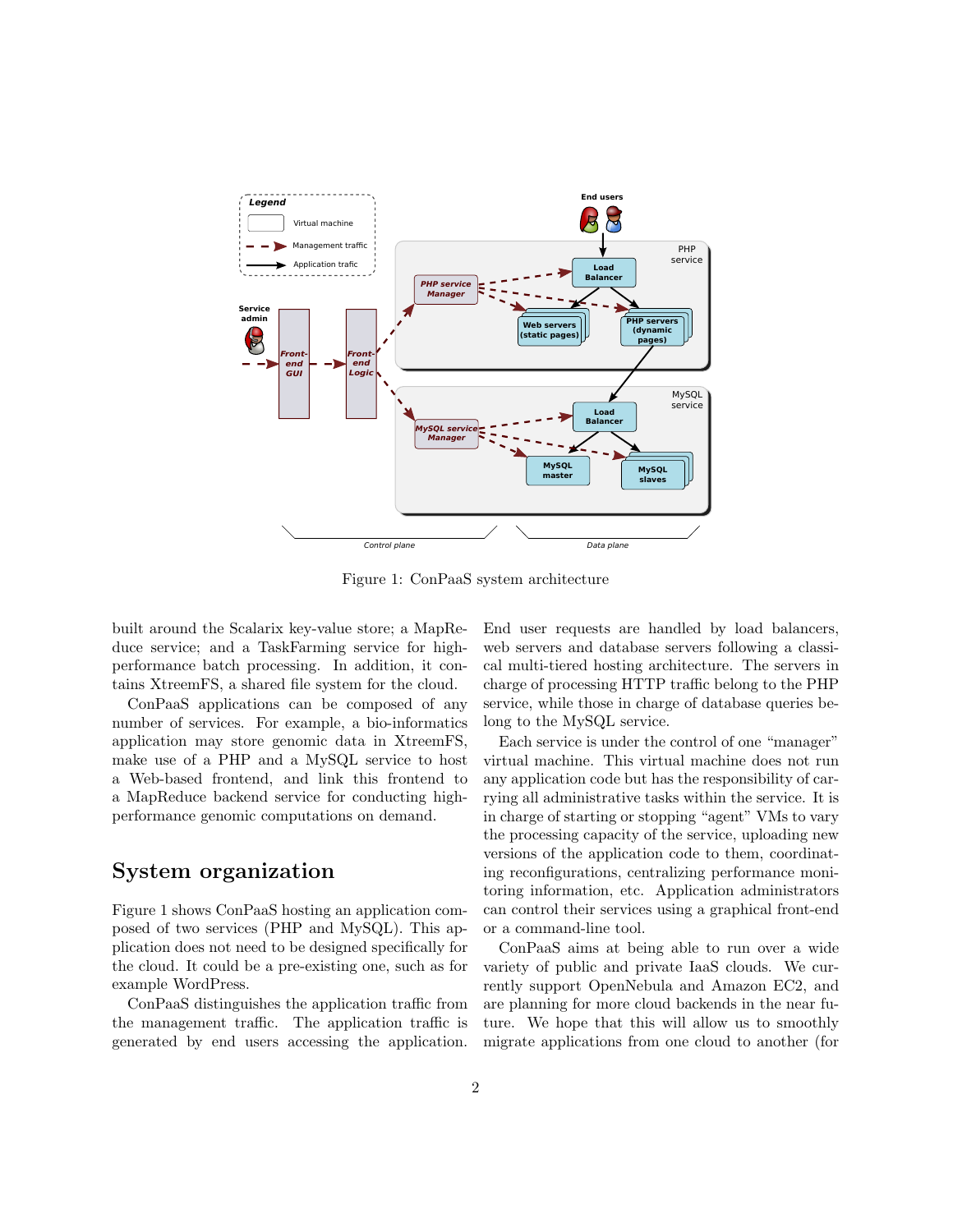example because of variations in the pricing of cloud resources), without the need to stop the application at any time. The fact that ConPaaS is open-source will greatly help such migrations: one can expect the exact same system to be running in the source and the destination cloud, and coordinate their actions to organize the migration such that end users notice no service interruption. Similarly, one may imagine running an application across several cloud systems on a permanent basis. This may help an application to place its points of presence close to its users, and to remain available even in the case of an entire cloud outage.

### Performance control

An important goal of ConPaaS is to automate performance control. The workload processed by an online application can vary according to predictable and unpredictable patterns. Predictable patterns include workload fluctuations between day and night. On the other hand, unpredictable patterns may be created by flash crowds, for example. In such cases it is important that the system reacts quickly by dynamically adjusting capacity to address the overload situation. Conversely, the system should also deprovision resources when the load decreases in order to reduce the hosting costs.

Dynamically provisioning an application such as the one from Figure 1 is not an easy task.

For example, the application from Figure 1 is composed of virtual machines with different roles such as load balancers, static web servers, PHP servers, and database servers. Whenever load increases and it necessary to add capacity to the system, one needs to find the performance bottleneck of the application to decide which role the newly created VMs should take.

Most existing PaaS environment address this issue using rules based on real-time monitoring data – for example, adding a new VM instance to the application if the load on the current machine exceeds a certain threshold. However, such simple rules do not allow one to accurately identify the optimal reconfiguration. For instance, such a rule may reprovision the application server tier while the actual performance bottleneck was in the database layer.

Our approach consists of modeling the performance of the entire application. This is realized by letting each service of the the application monitor its own performance and model the impact that adding or removing resources would have on its own performance. These performance predictions are in turn used to compute the effect that provisioning changes would have on the entire application.

A second challenge originates in the fact that performance in the cloud often varies from one VM to the next. We plan to address these issues using techniques previously developed in our group [1]. Each time a new VM is created, it will first be benchmarked using small synthetic applications to identify its individual performance profile. This profile allows one to derive the net effect that this particular instance would have if it was used in the service. This allows us to build instance-specific performance models which indicate which role this VM should take to maximize the overall application performance. The same algorithms can also decide which VM should be released when the load decreases.

# Application deployment

We want ConPaaS to be as developer-friendly as possible, and therefore try to anticipate their needs. For example, deploying a complex application composed of several services may be cumbersome, as the user would need to create and configure each required service one by one. To automate the deployment process of an entire multi-service application we are designing a "manifest" language to specify the entire structure of a ConPaaS application.

A manifest specifies the list of services which should be created, the location of code and data that need to be uploaded to each service, and all other necessary configuration informations necessary for the good execution of the application. This will allow for example to package entire multi-service applications in a single bundle that end users can easily instantiate without needing to configure anything.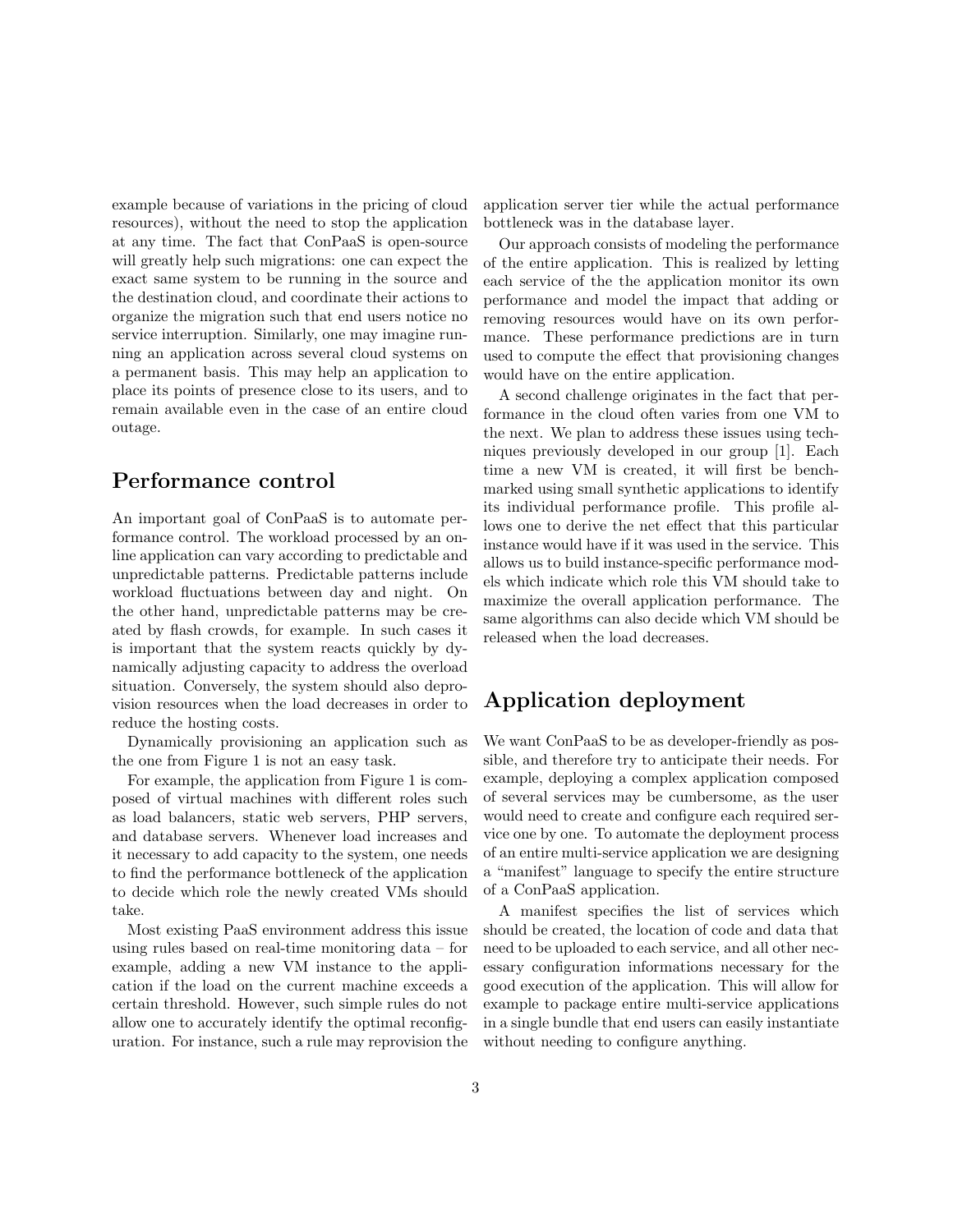#### The landscape of Platform-as-a-Service environments

The cloud computing market is very dynamic, and several commercial and academic Platform-asa-Service environments are readily available. These systems all aim at simplifying application hosting in the cloud, but they have different functionalities and limitations.

Google AppEngine<sup> $a$ </sup> offers support for Web applications written in Python, Java and Go. It also provides several data storage services (MySQL, NoSQL and object/file storage). The main drawback of AppEngine is its lack of flexibility: for example, AppEngine applications run exclusively in Google's cloud. Besides, developers must use AppEngine's proprietary APIs, which restricts application portability to other clouds.

Another well-known Platform-as-a-Service system is Elastic Beanstalk from Amazon Web Services<sup>b</sup>. Beanstalk also supports several types of applications and data storage services. It can scale the deployments automatically based on monitoring data. Like Google's AppEngine, Beanstalk is available only in the Amazon cloud.

One interesting functionality of application manifests is that certain services may require to be attached with a specific IP address. In such a case, ConPaaS will automatically create a virtual private network between machines belonging to the application, and attach specific nodes to specific IP addresses within the VPN. This is very useful to allow different services of the application to communicate with each other. For example, a database service may request to be reachable at IP address 10.0.0.99 so that other services which need access to the database know they can always access their database at this address.

Windows  $A$ zure<sup>c</sup> is Microsoft's Platform-as-a-Service environment. As one would expect, it mostly focuses on hosting Windows applications in Microsoft's data centers.

OpenShift  $Flex^d$  and Cloud Foundry<sup>e</sup> are recent projects which aim at developing open-source PaaS systems with support for multiple cloud vendors. At this moment, however, they each can run only on a limited number of clouds, and do not provide support for automatic scaling.

The main features that distinguish ConPaaS from other PaaS systems are its approach to automatic application scaling and its interoperability with multiple clouds. Instead of implementing simple performance-based triggers which provision each tier individually based on its own performance, we model the performance of the entire application, taking into account the fact that virtual instances may have different roles in the application. This allows us to identify the performance bottlenecks in complex applications, and thus to minimize the number of cloud resources necessary to host the applications.

### Application development

Although it is easy to port pre-existing applications to ConPaaS, we also think that ConPaaS should actively support the process of developing and testing applications for the cloud. This includes for example the ability to run two different versions of the same application simultaneously (one for production traffic, the other one for testing). We also plan to natively support non-regression testing by building a new service around the Selenium system<sup>1</sup>. Selenium allows one to record and playback entire Web browsing scenarios, which allows developers to fully automate the testing of Web applications.

<sup>1</sup>http://seleniumhq.org/